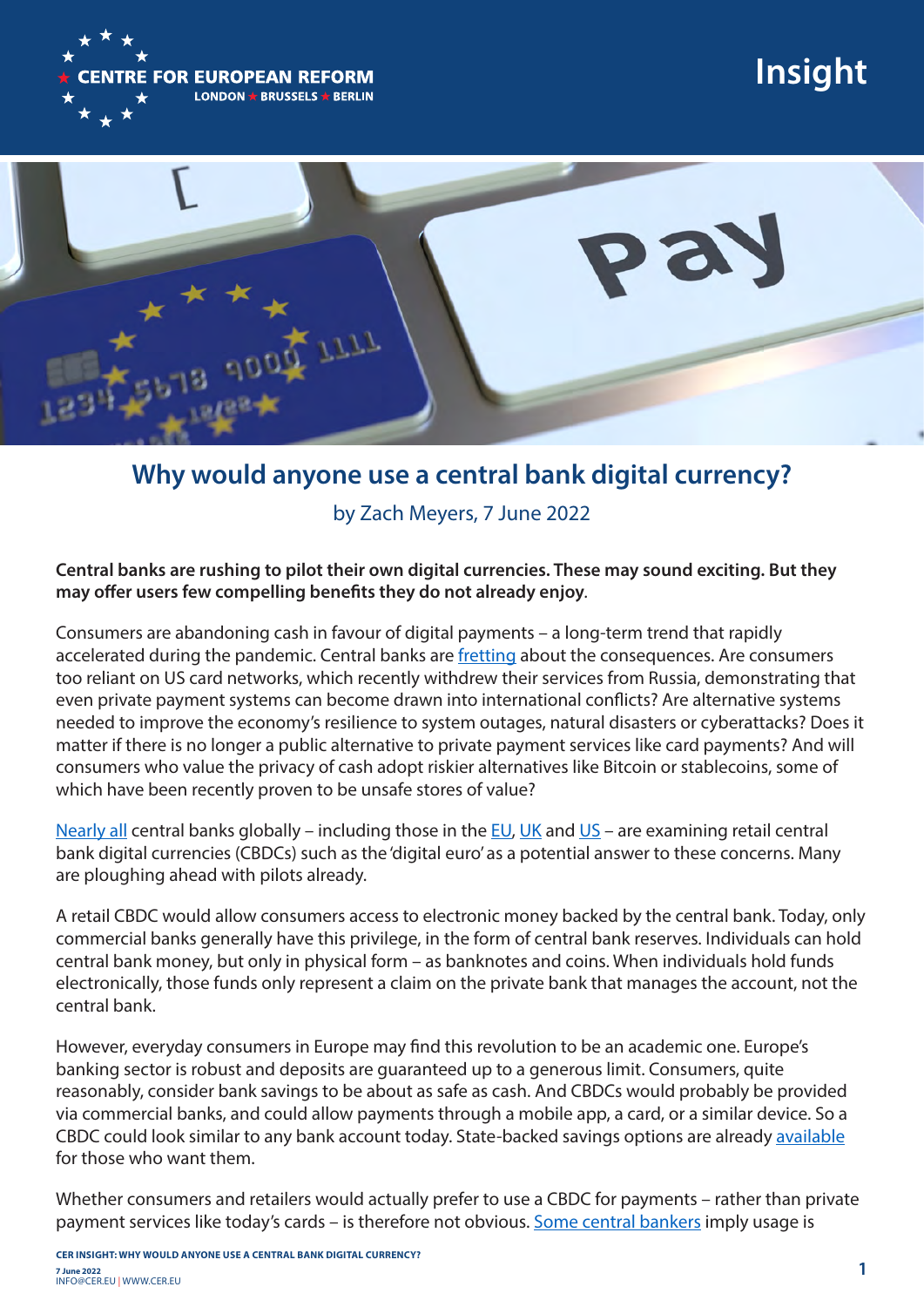

unimportant, arguing that a CBDC merely needs to exist as an 'anchor', giving consumers certainty that money can be withdrawn from the private banking system. But cash still serves that purpose – and if the problem is that fewer consumers and retailers use cash, then a CBDC would only be a solution if it was more widely used instead. Other commentators assume the bigger risk is overenthusiastic adoption, in particular that CBDCs will be used for investment purposes and not just to make payments. They worry that if consumers can quickly shift their bank deposits into CBDCs, rather than needing to withdraw cash, banks would become more vulnerable to runs. And if consumers have more of their savings in CBDCs and less in bank deposits, then banks will need more expensive wholesale funding to provide loans to customers. That would drive up the cost of finance for households and businesses. To deal with this problem, CBDCs would need limitations – such as caps on individual holdings or unattractive interest rates – to limit the risks to private banks. But that will reduce its attractiveness to users: existing payment services do not generally have these limitations.

The primary objectives of a CBDC therefore cannot be achieved unless it is "available everywhere" and can win market share from today's card payments. Yet CBDCs will struggle to compete.

First, consider price: a CBDC should be financially attractive to both consumers and retailers. Some retailers could be enticed to accept it: many are concerned about the fees associated with accepting payment cards like Visa, Mastercard and American Express, despite regulatory reforms in 2015 which reduced these fees. A recent UK study showed that smaller retailers pay, on average, nearly 2 per cent of a total transaction's value to accept cards. Cash is not getting more attractive either: it slows down the speed of transactions; carries risks of theft and loss; and as Chart 1 shows, retailers must pay more to deposit and handle cash as its usage declines. A CBDC could do better: it could be cheap like cash; and like electronic payments, it would be quick and safe to use.



*Source: British Retail Consortium, Payments Survey 2021.*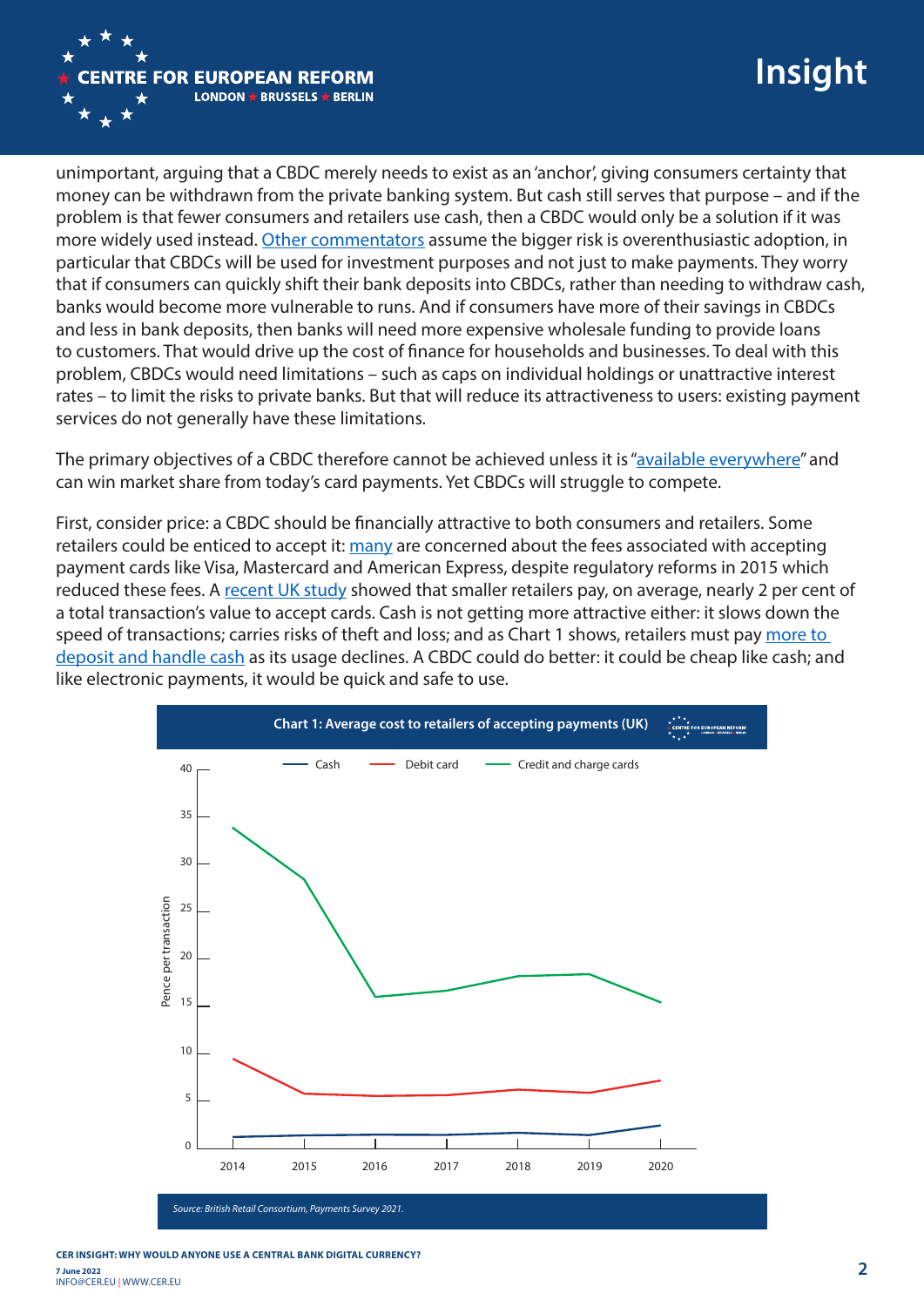

But attempts to create cheaper alternatives struggle. Europe's latest attempt to create a low-fee pan-European card network, the so-called European Payments Initiative, failed to create a viable business model for predictable reasons. The problem is that being cheap for retailers does not guarantee success. Consider the number of retailers becoming cash-free and only taking card payments – even though, as Chart 1 shows, cards can still be more expensive than cash for retailers to accept. Accepting multiple different types of payment methods gets expensive and complex. They prefer accepting one nearuniversal means of payment, such as Visa or Mastercard, that nearly all consumers also use. Introducing a CBDC would battle against this trend. Most CBDCs will not use existing card infrastructure, as doing so would contribute little to resilience and give CBDCs less competitive differentiation. So they would require retailers to invest in accepting a new form of payment, with uncertain demand, at a time when many retailers would prefer to simplify their options.

Law-makers may try to solve this conundrum by changing the law, so that a CBDC has the status of legal tender. That would improve a CBDC's legitimacy: today, only banknotes and coins are legal tender. However, the legal ramifications of being legal tender are ambiguous. Only a few EU member-states force retailers to accept legal tender. In most of Europe, retailers are free to refuse banknotes and coins today, and could do the same with a CBDC. The European Court of Justice accepts that even government agencies can refuse cash if there are good reasons, such as electronic payments being more efficient.

Even if retailers accepted CBDC payments, that would only solve half the price challenge. Attracting consumers is more difficult. As I have explained, when consumers pay by card, they not only get a payment service at no cost, but receive benefits for using their card – such as liability protection for fraud, and potential cashback offers and reward points. These benefits are indirectly funded by the charges retailers pay when they accept a card payment. In most cases, EU law prohibits retailers from imposing a surcharge for consumers who pay by card. Even where surcharging is allowed, many retailers do not want to do so and risk annoying consumers. Consequently, consumers have strong incentives to pay by card, even though this imposes higher costs on the retailer.

Central banks are therefore mistaken to think a CBDC could succeed simply by being low cost or legal tender. CBDCs would also need to give consumers more benefits than established payment options do, such as by enticing users with cashback rewards. But that implies either subsidising the system using public funds – which would breach the ECB's duty to respect an "open market economy with free competition" – or imposing higher fees on retailers than they pay today.

Other possible financial benefits for consumers will also fail to have the desired effect. Providing a favourable interest rate on holdings is one option. However, CBDC accounts might be legally unable to accrue interest in the EU. Even if they could, keeping the interest rate high enough to maintain the CBDC's use could easily conflict with a central bank's monetary policy objectives, and with the need to ensure consumers still had incentives to use private bank deposits. In any event, attractive interest rates would primarily influence consumers to use the CBDC as an investment vehicle – rather than as a payment option, as central banks intend.

If a central bank cannot shower consumers with monetary rewards for using a CBDC, perhaps consumers would be attracted to a retail CBDC for privacy reasons. Central banks have no incentives to exploit personal transaction data. And a CBDC could be designed so that small, in-person transactions could be made offline and without reporting the transaction back to a centralised ledger – making them more private than electronic transactions today.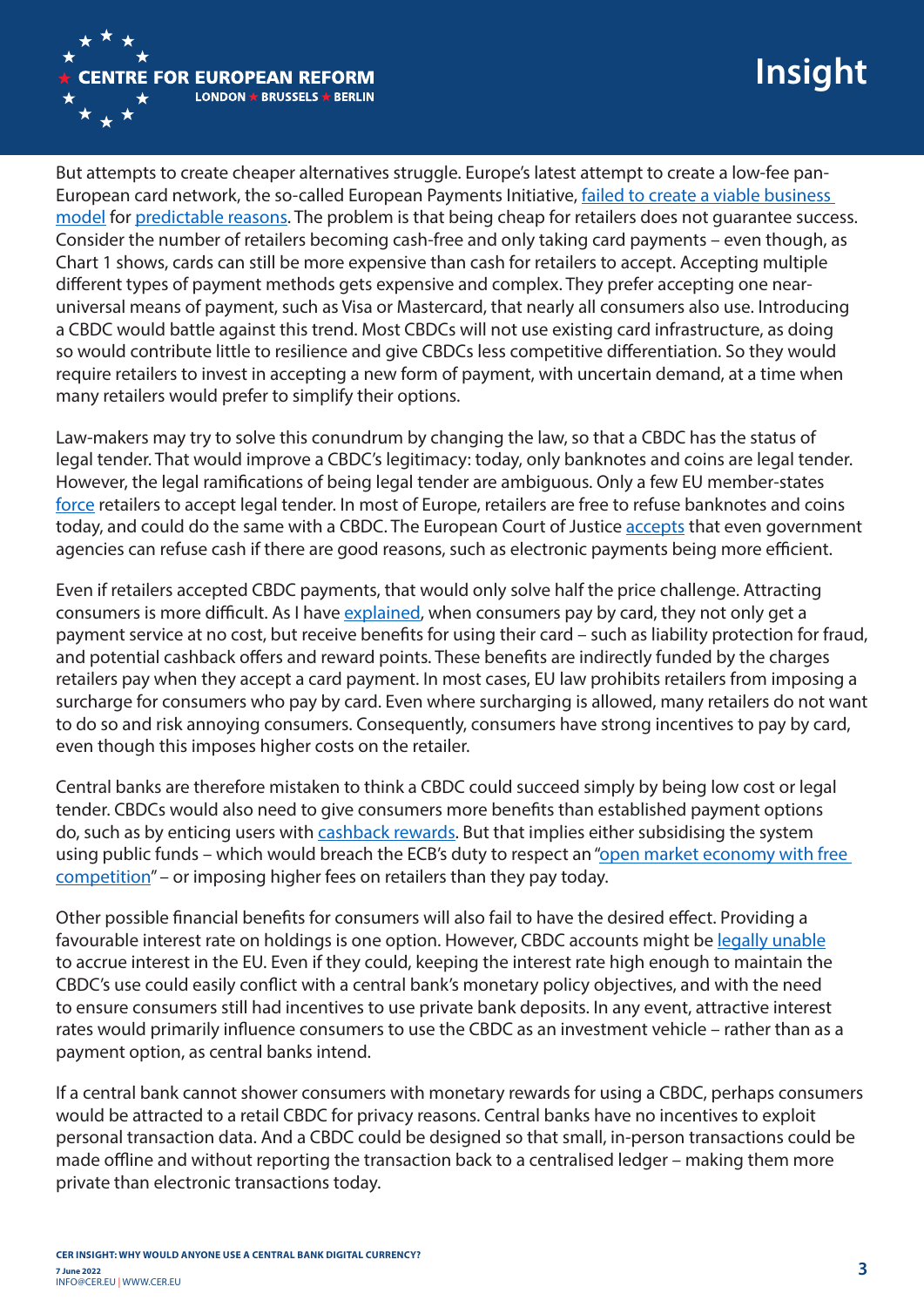

But privacy is unlikely to be a compelling feature. The ECB has ruled out **anonymity**. This seems inevitable: central banks must stop their CBDCs being used for money laundering or terrorist financing. Caps on the amount users can hold in CBDCs will also be essential to protect banking stability, but multiple accounts would allow people to circumvent the account caps. So users will need to provide identification to the private banks which distribute the CBDC. But this means that consumers would simply have to trust that transactions are as private as banks say they are. That is unlikely to convert consumers who happily use cards today; nor will it likely satisfy privacy-conscious users who still use cash for its guaranteed anonymity.

Finally, one promise of CBDCs is to unleash more competition and innovation. The ECB, for example, is concerned that "just a few global players have come to dominate certain segments of the payments market". It wants to design its CBDC in an open way, which allows developers to freely build features on top of the basic system. That would differ from private payment systems today, whose stakeholders benefit from the status quo and may not welcome disruptive innovation.

This argument has some merit – but caution is needed. The operators of today's centralised payment networks are gatekeepers: they decide which innovation is allowed. CBDCs could unleash the most innovation if they do not rely solely on similarly centralised business models. For example, a CBDC which incorporated decentralised technology like blockchain could deliver some benefits that today's services cannot, such as more privacy protections and pre-programmed payments, and could be better able to disrupt the payments market. But is unclear whether central banks will be prepared to adopt such relatively novel technology, or whether they should: the private sector, with proper regulatory oversight, may be better placed to experiment with how such technologies can best serve consumers. And the centralised structure of today's card networks also provides innovation benefits, because the system operators can 'pick winners', and orchestrate the coordinated adoption of new innovations across the payment system, in ways which decentralised systems can find more difficult. If an open CBDC platform allowed any developer to add its own features, then there would be a 'basic' system – which would lack many benefits of card payments today – and then a bewildering number of add-ons from different developers. It is unclear whether consumers or retailers will be prepared to deal with this complexity. Compare this to centralised card networks, which allow limited differentiation – for example, banks offer their own rewards programs – but also require all participating banks to adopt some innovations, so that consumers and retailers can trust the security and features of a card payment.

Funding a new public option is hard to reconcile with Europe's retail payments reforms – which take a different, and more sensible, approach to encouraging competition and innovation. These reforms aim to open up the payments market to new competition in the private sector, including by supervising private sector digital currencies, while regulating card fees to keep retailers' costs manageable in the meantime. But several policy problems still need to be resolved. First, the EU must decide how to balance price and competition. Retailers want lower charges, but doing so may limit innovation and provides less room for cheaper competitors to enter and disrupt the market. For example, higher card fees in the US have helped fund the growth of fintechs. Many of these fintechs are now developing new services that might eventually challenge card payments. Second, Europe needs to ensure consumers have incentives to choose cheaper payment methods, to help drive the price down. For example, if retailers had more power to influence how consumers choose to pay, Europeans might start using more diverse payment methods: cards when they needed cards' unique benefits, and cheaper alternatives in other cases. Third, regulation should ensure the private sector reflects Europe's needs. For example, regulation can supervise payment systems to ensure they are safe and resilient to cyberattacks and financial shocks;